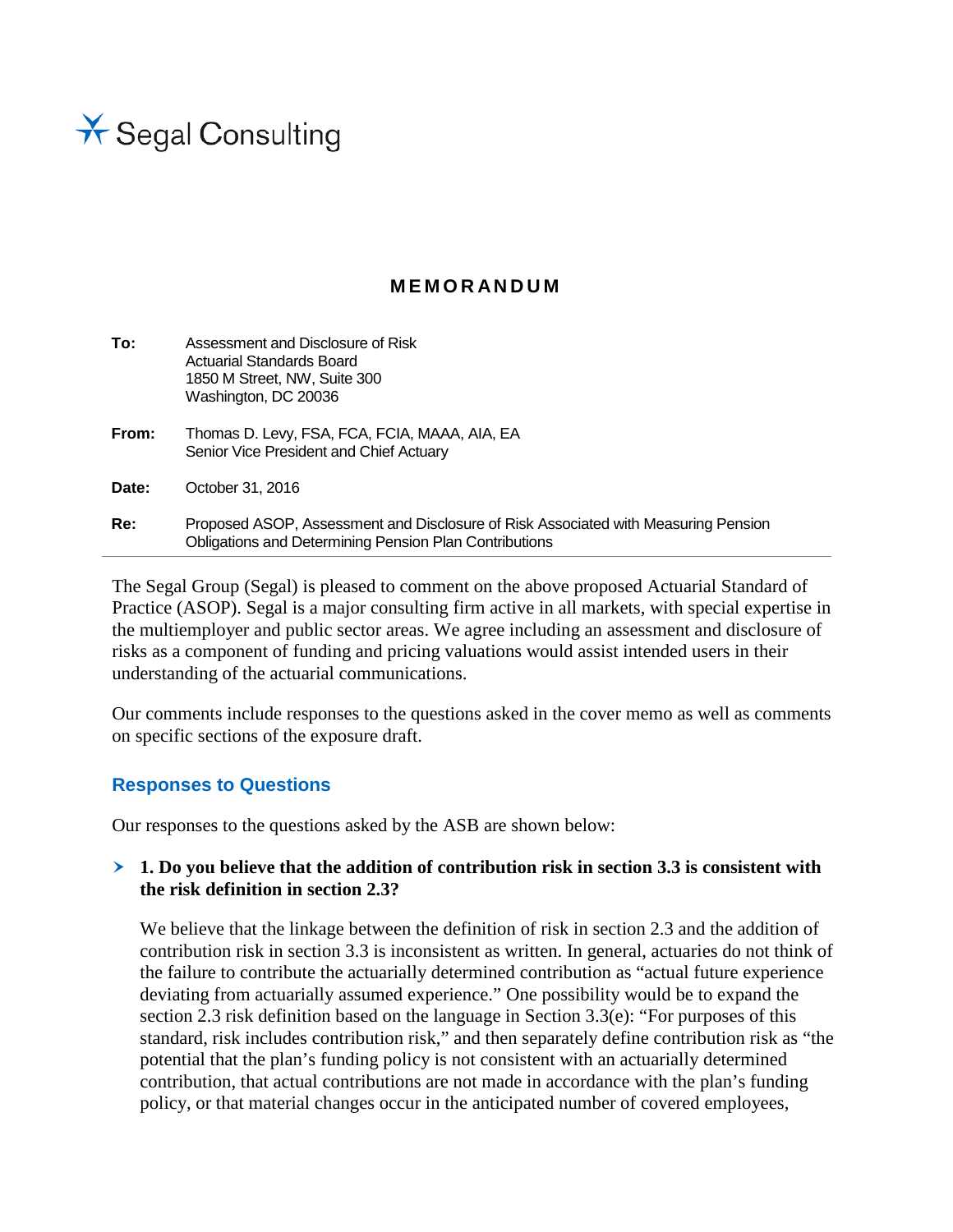covered payroll, or other relevant contribution base," using the language that is currently in section 3.3(e).

 **2. Do you agree with the proposed guidance in section 3.6 that if, in the actuary's professional judgment, a more detailed assessment would be beneficial for the intended user to understand the risks identified by the actuary, the actuary should recommend to the intended user that such an assessment be performed?** 

We believe that risk disclosure is essential and at a minimum should be discussed. We recommend that the language be revised to say, "If, in the actuary's professional judgment, a more detailed assessment would be significantly beneficial for the intended user to understand the risks identified by the actuary, the actuary should recommend to the intended user that such an assessment be considered."

 **3. Do you believe that the guidance in section 3.8 regarding the disclosure of historical actuarial measurements or potential disclosure of other historical information to assist in understanding the risks associated with the plan is appropriate? If not, what changes would you suggest?**

We agree that the disclosure of historical actuarial measurements to assist in understanding the risks associated with the plan is appropriate. The disclosure of other historical information relevant to the actuarial measurements should be limited to quantitative and not behavioral information and should be related to the plan itself. It should be clear that historical maturity measurements are included, whether in Section 3.7 or in Section 3.8.

## **Comments on Specific Sections of the Exposure Draft**

Our detailed concerns with respect to the exposure draft include the following:

- Section 1: We believe that the purpose and scope of this standard should be clarified. A distinction that may be useful is between services the actuary provides to a principal or for an intended user such as a valuation report or projections, which we believe should be subject to this standard, and services such as the preparation of a government filing, which we believe should not be subject to this standard. For this purpose, we would apply the concept of "set by law" as it is used in ASOP No. 4 and not the broader concept of "applicable law" used in ASOP No. 41.
- $\triangleright$  Section 1.2: The third paragraph provides that "this standard does not require the actuary to evaluate the ability of the plan sponsor…to make contributions…." We recommend that this paragraph be expanded by adding the phrase "or willingness." The paragraph would then say that "this standard does not require the actuary to evaluate the ability or willingness of the plan sponsor…to make contributions...."
- Section 2: Although Section 1.1 makes it clear that "plan" and "pension plan" refer to a defined benefit pension plan, there are other terms used in the standard such as "actuarially determined contribution" that have specific definitions in other ASOPs. We recommend that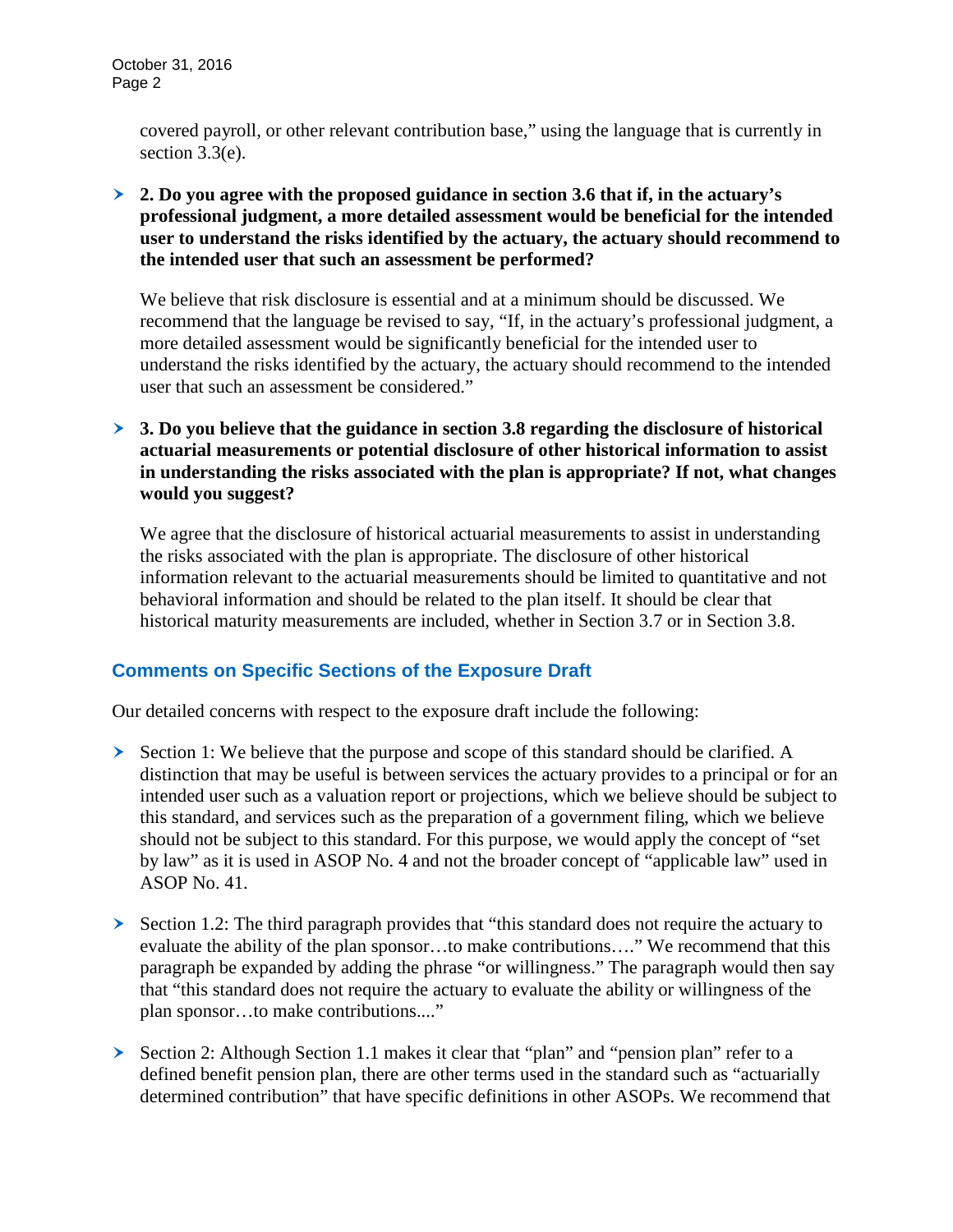these terms also be defined in this standard so as to reduce the need to crosscheck against other ASOPs.

- $\geq$  Section 2.1: The last sentence refers to ERISA. If that sentence is intended to be clarifying about what a funding valuation is, it should be expanded to include contributions determined for public sector plans. In addition, some plans have fixed contribution rates. For these plans, there may not be an actuarially determined contribution. Rather, the valuation solves for the effective amortization period based upon those contribution rates. These valuations should be included in the definition of a funding/pricing valuation. Finally, it is unclear whether this definition includes solvency cash flow projections. We recommend that it be clarified whether or not this standard applies to solvency cash flow projections and, if so, that a separate definition for solvency cash flow projections be used in the standard.
- Section 2.2: As this proposed standard focuses on contribution requirements and the associated risks for the funding and pricing of pension plans, we recommend that the reference to "periodic cost" be deleted. "Periodic cost" is defined in ASOP No. 4 as "the amount assigned to a period…for purposes other than funding…. In many situations, periodic cost is determined for accounting purposes." Use of the term "periodic cost" may be interpreted as requiring that this standard apply to accounting valuations or pricing valuations that are focused on accounting results.
- $\triangleright$  Section 2.3: As mentioned above in our response to Question 1, we believe that the definition of risk should be expanded to explicitly include the different situations listed in Section 3.3(e) on contribution risk. Given the number of situations covered by the phrase "contribution risk," we recommend including that as its own term and then stating that risk also includes contribution risk. We also believe that the issue of whether model risk is included in the definition of risk for purposes of this standard should be clarified, given the existence of the exposure draft on modeling. There is a possibility that the two standards could be conflicting.
- Section 2.7: We recommend changing "measuring" to "assessing" to be consistent with the prior subsections. We note that this is the only one of the tests described in the standard that focuses on "adverse" changes instead of deviations both positive and negative.
- $\geq$  Section 3.3: We note that the list of examples includes three economic risks, one contribution risk, and one demographic risk. We recommend adding another demographic risk example to provide more balance in the list of examples. One possibility would be: "retirement risk (i.e., the potential that retirement experience will be different than expected)." In addition, there is also the risk of multiple individual risks combining together to produce an extreme result as well as the possibility of leveraging – a small change in an asset or liability measurement could have a large impact on contribution requirements or other measurements.
- Section 3.3(e): Although this covers "contribution risk," it is immediately followed by the statement, "This standard does not require the actuary to evaluate the ability of the plan sponsor or other contributing entity to make contributions to the plan when due." This statement is also included in Section 1.2. In both sections we recommend that the language say "the ability or the willingness." Sections 3.4 and 3.5: We recommend that the order of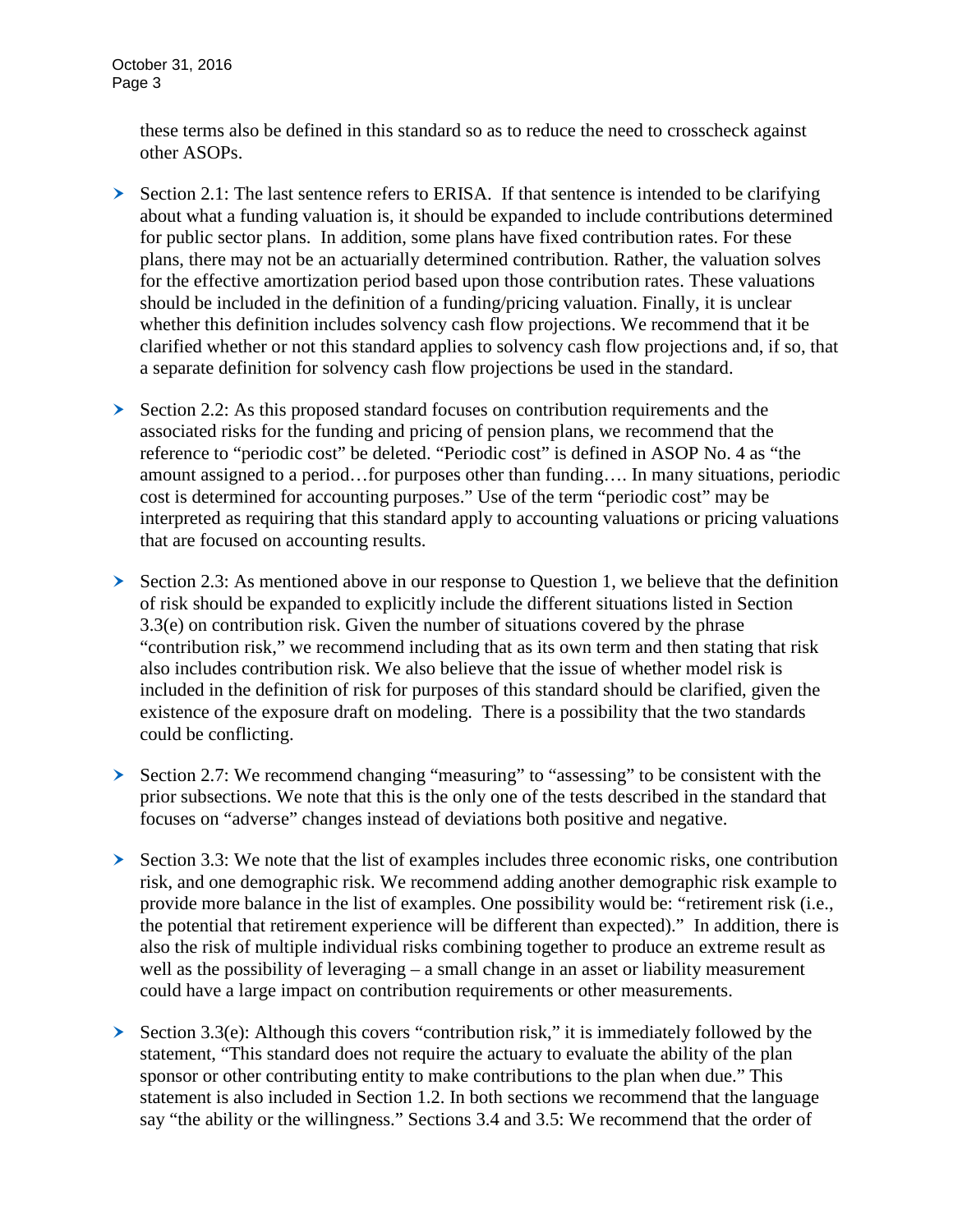these sections be reversed as it makes more sense to discuss methods for assessment of risk before discussing assumptions for assessment of risk.

- $\geq$  Section 3.6: As noted in our response to question 2, we recommend that the language be revised to say, "If, in the actuary's professional judgment, a more detailed assessment would be significantly beneficial for the intended user to understand the risks identified by the actuary, the actuary should recommend to the intended user that such an assessment be considered."
- $\geq$  Section 3.8: We recommend that the list of examples of historical information include historical plan maturity measures as that would be consistent with the snapshot calculations in Section 3.7 and would show the historical pattern of the plan's maturity. We recognize that these are intended to be examples but believe that a plan's maturity is often a major factor contributing to its risk levels and that including references to maturity in both Sections 3.6 and 3.7 but not in Section 3.8 might lead an actuary to think that the Section 3.8 was not intended to cover historical maturity measures.
- $\geq$  Section 3.9: Is this section intended to say that an actuary can be silent on a relevant risk because there is a separate report produced by someone else covering that risk? Or is it that the actuary can reference that separate report, indicate that the actuary has relied on it and therefore not have to provide additional analysis? We recommend that the guidance be the latter and that a corresponding disclosure requirement be added to section 4.
- $\geq$  Section 4.1: In light of the facts that actual experience is almost never the same as assumed and that hindsight is 20-20, we recommend adding a disclosure requirement such as the following, modified as appropriate:

The actuary does not know in advance the actual future of the pension plan, in particular which assumptions will have the largest variation from actual experience, and therefore which experience will have the largest effect on future actuarial measurements. It is possible that experience with a high variation from the assumption but with a low probability of occurrence will actually result for some assumptions. Therefore, the descriptions of risks faced by the pension plan are not intended to be exhaustive or precise. Instead, they were chosen to convey to the intended user the fact that variations in actual experience versus assumptions or changes in actuarial assumptions can result in significant variation in future actuarial measurements, and do not indicate that the actuary's prior judgments were erroneous.

 $\geq$  Section 4.2(a): We believe that this requirement should be similar to the disclosure in ASOP No. 4 that makes a distinction between a "prescribed assumption or method set by law" and a prescribed assumption set by another party," where the latter includes "an assumption or method set by a governmental entity for a plan that such governmental entity or a political subdivision of that entity directly or indirectly sponsors." If the requirement is changed along these lines, then these definitions should be added to Section 2.

Please contact us if you wish to discuss any of these views further.